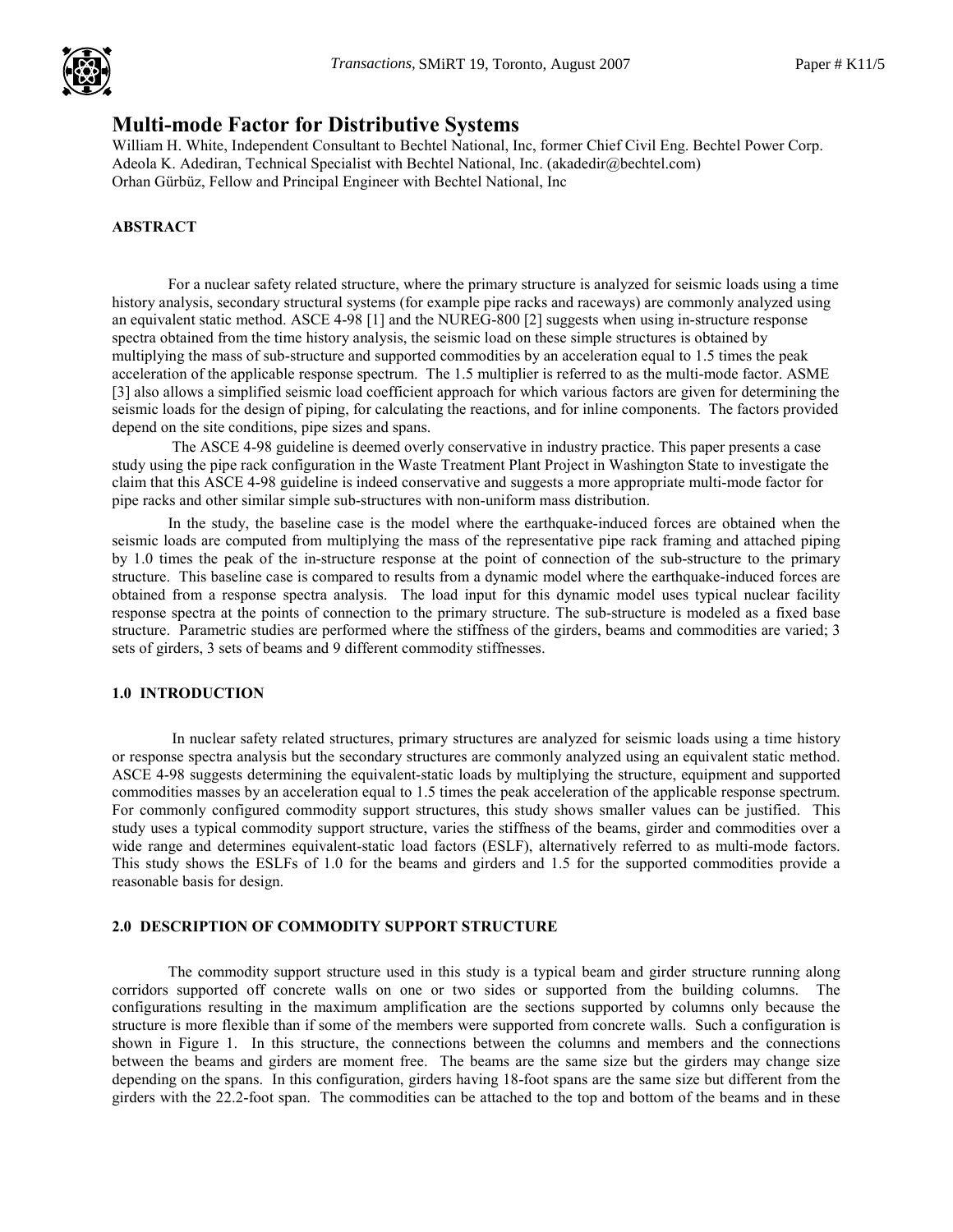analyses, the weight of the commodities is assumed to be 50 psf. In the model, members representing the commodities are spaced at 12 inches.



Figure 1: Commodity Rack Configurations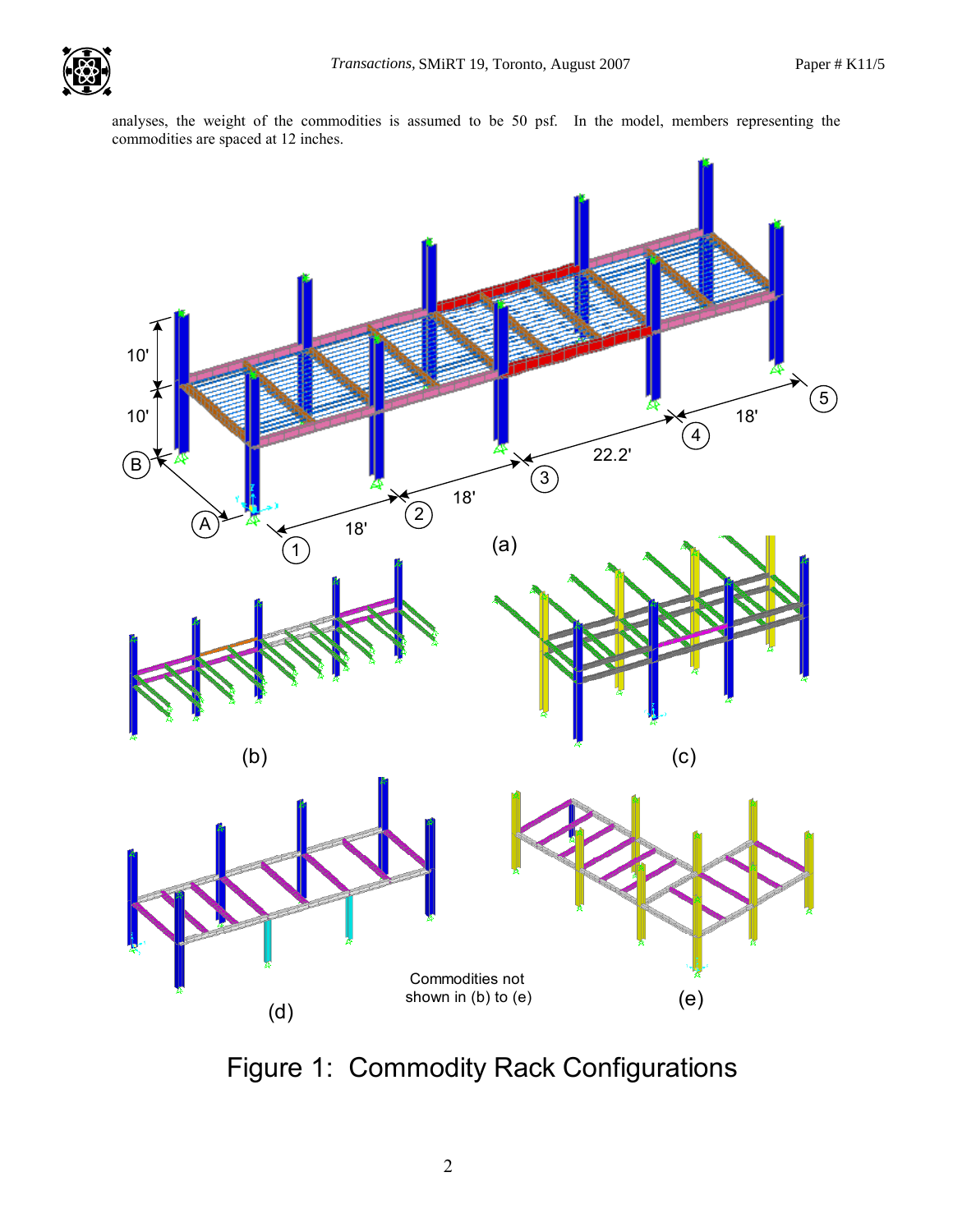

#### 3.0 RESPONSE SPECTRA USED IN THE ANALYSIS

The response spectra used in the analysis of the commodity support structure (CSS) in the vertical direction is the envelope of the 5% damped response spectra at the top and bottom of the supporting columns and is patterned after the response spectra from the Pre-treatment Facility at the Waste Treatment Plant in Richland, Washington. This response spectrum, Figure 2, has a relatively narrow primary peak (between 2.9 and 4 Hz) with amplitude of 1.3G and two prominent plateaus. The first plateau is approximately 25% below the peak and the second plateau is 25 % below the first plateau. The response spectrum has been broadened according to ASCE 4-98. Clearly not all response spectra in nuclear facilities have this exact shape but it is very common for the response spectra to have a narrow peak and one or two plateaus.



Table 1

| Set | <b>Girders</b> | <b>Beams</b> |
|-----|----------------|--------------|
|     | 10x26 10x30    | 10x26        |
| 2   | 10x39 10x45    | 10x39        |
| З   | 10x49 10x68    | 10x68        |

Table 2

| Set                | <b>Sequence</b> |
|--------------------|-----------------|
| <b>Combination</b> | Number          |
| Girder 1 Beam 1    |                 |
| Girder 1 Beam 2    | 2               |
| Girder 1 Beam 3    | 3               |
| Girder 2 Beam 1    | 4               |
| Girder 2 Beam 2    | 5               |
| Girder 2 Beam 3    | 6               |
| Girder 3 Beam 1    | 7               |
| Girder 3 Beam 2    | 8               |
| Girder 3 Beam 3    | g               |

#### 4.0 VARIABLES IN THE PARAMETRIC STUDY

In order to determine a set of ESLFs that is applicable to a variety of CSS, the stiffness of the beams, girders and commodities are widely varied. To insure that the stiffness range includes only practical conditions, the size of the beams and girders were determined based on three stress conditions; limiting the bending stress to  $\frac{3}{4}$ ,  $\frac{1}{2}$ and ⅓ of the allowable stress. The controlling load combination is dead load plus seismic. For the purposes of sizing the members, the seismic loads were assumed to be equal to a 1.0G load. By selecting three stress conditions, three sets of girders and beams are produced which will cover a wide range of beam and girder stiffnesses.

The stiffness of the commodities is maintained in the practical range by selecting a range of frequencies that cover the expected commodity frequencies. From experience, the lower frequency is likely to be in the 3 Hz range but was extended to 1 Hz to insure complete coverage. The upper end of the frequency range was selected to be 25 Hz. The response spectrum has a peak between 2.9 and 4 Hz so adequate coverage in this range is also needed. To meet these objectives, the following sequence of frequencies were selected; 1, 3, 4, 5, 8, 11, 15, 20 and 25 Hz. These are frequencies of a simply supported commodity, 9-foot span and weighting 50 pounds per foot. These frequencies are used to back calculate the modulus of elasticity of the members representing the commodities.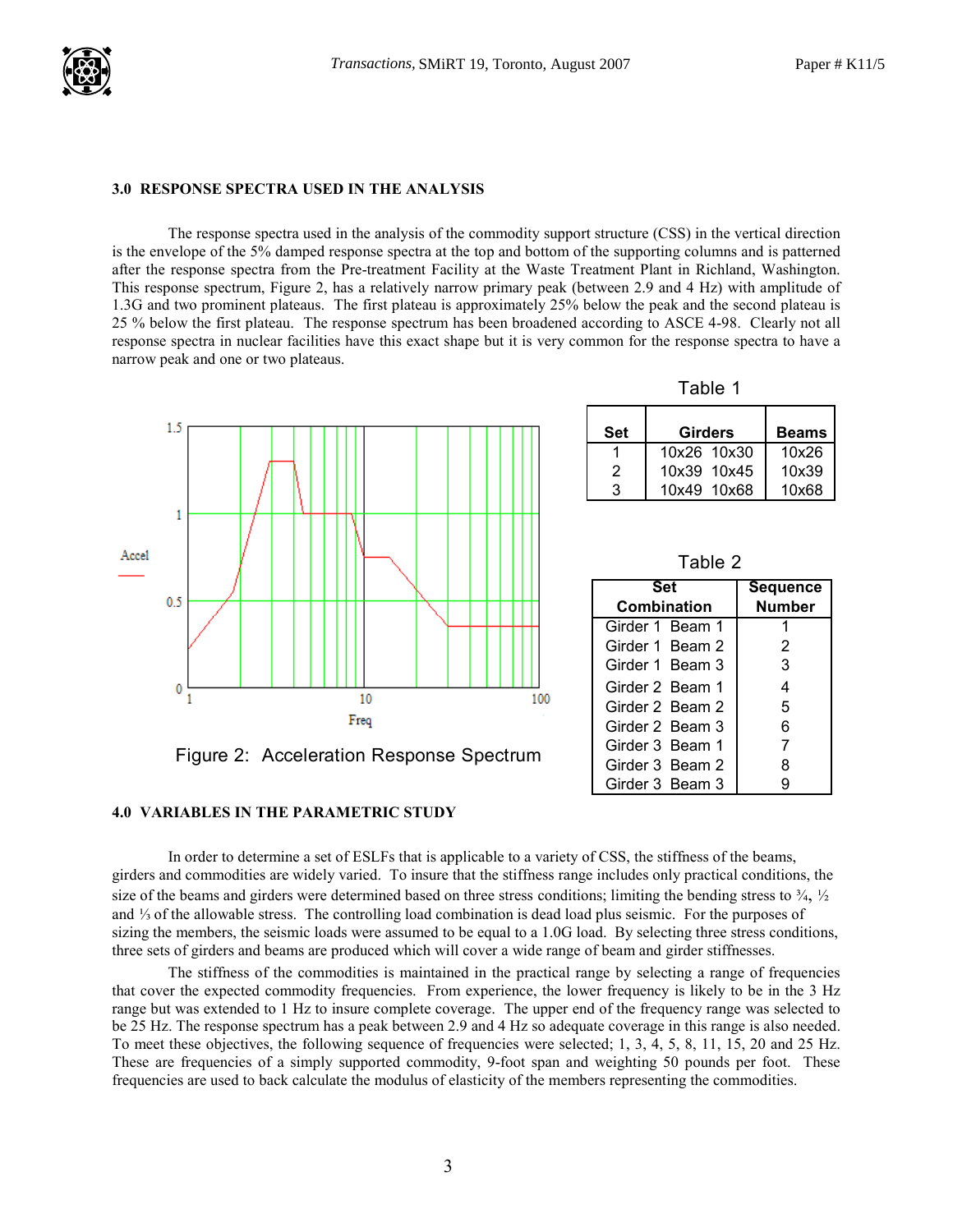The model was analyzed for each combination of girder, beam and commodity stiffness which results in  $3x3x9 = 81$  analyses. The girder and beam sizes based on the three stress levels are shown in Table 1. The first number in the girder column is the member for the 18-foot spans and the second number is for the 22.2- foot spans. These three sets of girders and beams were combined to form 9 unique sets of girders and beams as shown in Table 2. The model was analyzed for each set of girders and beams. In addition, for each unique set of girders and beams, the model was analyzed for each commodity stiffness. For example, for Girder 1 and Beam 1, the model was analyzed for each of the 9 commodity stiffnesses. These data were used to produce the variation of the ESLF for Girder 1 and Beam 1 as a function of commodity stiffness. The family of curves is discussed in Section 6.0

### 5.0 ANALYSIS OF THE PARAMETRIC MODELS

 In this study, the baseline case computes the earthquake-induced forces by multiplying the mass of the CSS and attached commodities by 1.0 times the peak of the applicable RS. This baseline case is compared to results from a response spectra analysis. The comparison is made by forming the ratios of the moment from the dynamic analysis divided by the moment from the equivalent-static analysis. For typical CSS, shear does not control the design of the beams and girders and therefore is not monitored.



Figure 3: Commodity Support Structure with Selected Moments

Since the design of the beams, girders and commodities is controlled by the vertical load combination  $DL +$ EQ, it must be used to identify the controlling locations. This load combination depends on seismic loads determined by response spectra analyses as well as equivalent static analyses. Moments from both sets of load combinations where considered in identifying the controlling locations

The controlling moment in the long girder on Column Line (CL) A is at the attachment point closest to CL 4, location 3.7A, see Figure 3. The moment at grid point 3.7A is slightly higher than the moment at 3.3A. Among the three locations along CL A for the 18-foot span, the moment at 4.5A is higher for all the stiffness combinations. For the moment in the beams, the maximum moment was either at location 2A.5 or 4.5A.5 so both locations were monitored for all the analyses. The maximum moment in the commodities for the combined loads occurred at location 2A.5 for all the stiffnesses. There were higher individual dead load moments and higher response spectrum moments but the moment from the combined loads was always higher at location 2A.5. Combined loads were used to determine the location of the controlling moment but to determine the ESLF, the ratio of the moment from response spectrum analyses and the equivalent analyses are used.

The response spectra analysis used 1) the envelope of the response spectra at the support points and is shown in Figure 2, 2) the GMC technique in ASCE 4-98 for combining the modes and 3) sufficient modes so over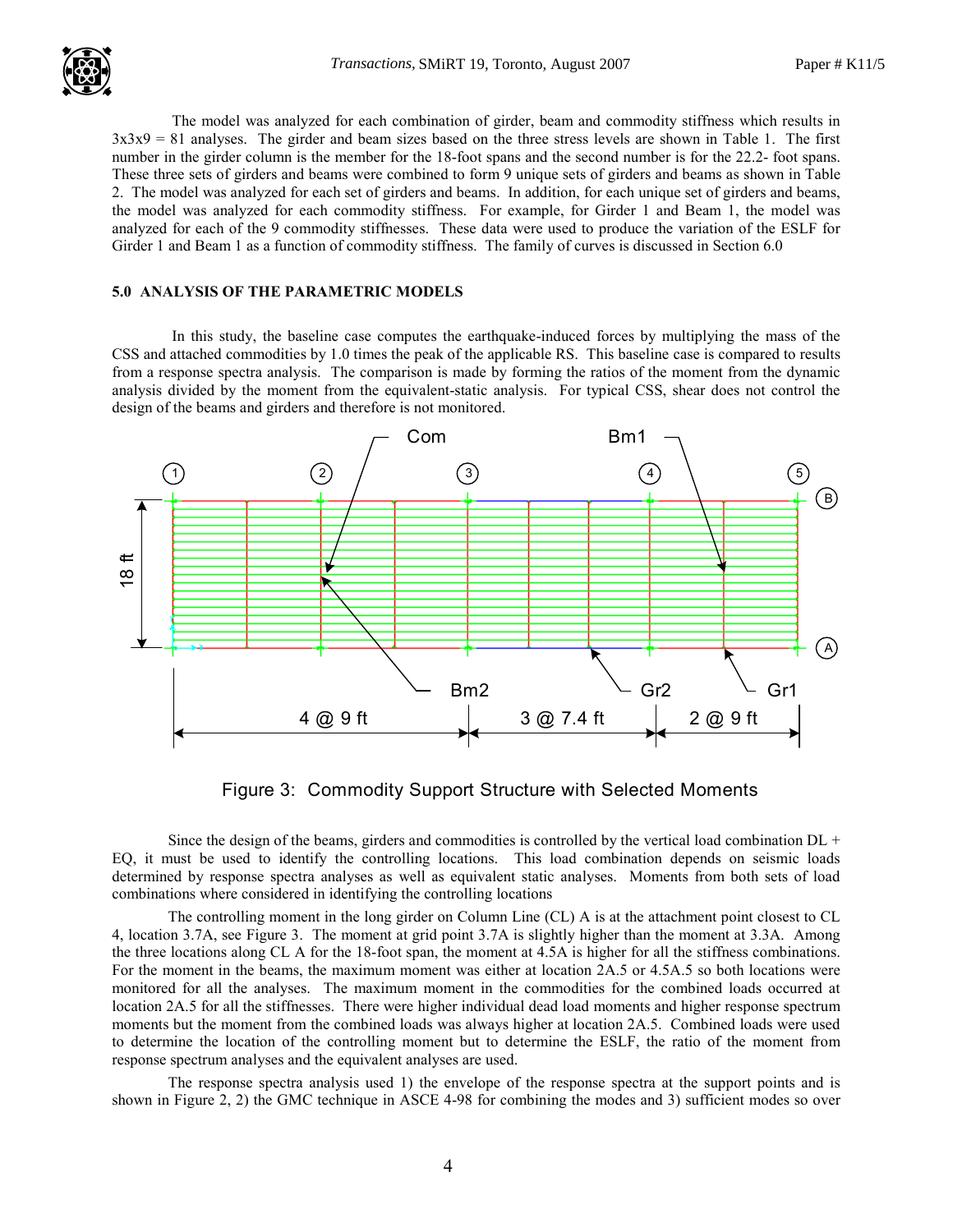

95% of the modal effective weight was included. In the equivalent static analysis, an acceleration of 1.0 times the . peak acceleration was applied to the mass of the commodities (50psf) and the beams and girders.

The horizontal response was determined for three conditions, 1) lateral response when one end of the beams attached to the a concrete wall, 2) lateral response when the beams and girders are supported by light columns and braced to avoid weak axis bending of the girder and 3) longitudinal response with the commodities restrained at one location. The first condition uses the model shown in Figure 3 with simple supports at the end of the beams along CL B. The second condition is shown in Figure 4. Braces in a vertical plane are placed at the end of the girders to carry the lateral load to the floor and the horizontal bracing is included to prevent weak axis bending in the girders. In the third condition, the commodities are typically restrained at long intervals (75 to 125 feet) in the longitudinal direction. Horizontal and vertical bracing are provided at this location.

For the horizontal response, the full range of parametric variables is not needed. For the first case, only the stiffness of the commodities needs to be varied since the beams experience only axial deformation and the girders can't flex except due to their own weight. For the second case, the commodity stiffness is varied over the full range but only three bracing stiffnesses were considered because the variation in the system response was observed to be very small and the full variation of the bracing was not warranted. For the third case, the same approach as for case 2 was used, i.e., full variation of the commodity stiffness and three sets of bracing stiffnesses.



# 6.0 RESULTS

#### 6.1 Vertical Response

The adequacy of the proposed ESLFs is determined by comparing the moments at the critical locations from the response spectra analysis with the corresponding moments from the equivalent-static analyses. This comparison is conveniently made by forming the ratios of the dynamic moments divided by the moment from the equivalent-static moment. These ratios are calculated for all 81 girder, beam and commodity stiffness combinations.

The interpretation of the results is assisted by sub-dividing the structure into tiers where each tier corresponds to the order in which the structural members experience the seismic motion. As the seismic motion propagates through the structure, it initially passes through the members attached directly to the supports, Tier 1. In this configuration, these members are the girders along column lines A and B and the beams at column lines 1, 2, 3, 4 and 5. Next in the progression of the motion, it propagates through the members attached to the Tier 1 members. This second group of members are the beams supported by the girders and the portion of the commodities attached to the beams at column lines 1, 2, 3, 4, and 5. The third group is the portion of the commodities supported by the beams, which is supported by the girders. The moments at the critical locations are likewise grouped into corresponding tiers. Referring to Figure 3, Tier 1 contains moments Bm2, Gr1 and Gr2; Tier 2 consists of Bm1 and Tier 3 contains the commodities. The commodities could be placed in either tiers 2 or 3 but are placed in Tier 3 because the amplification they experience is unlike that experienced by the beams or girders. For the vertical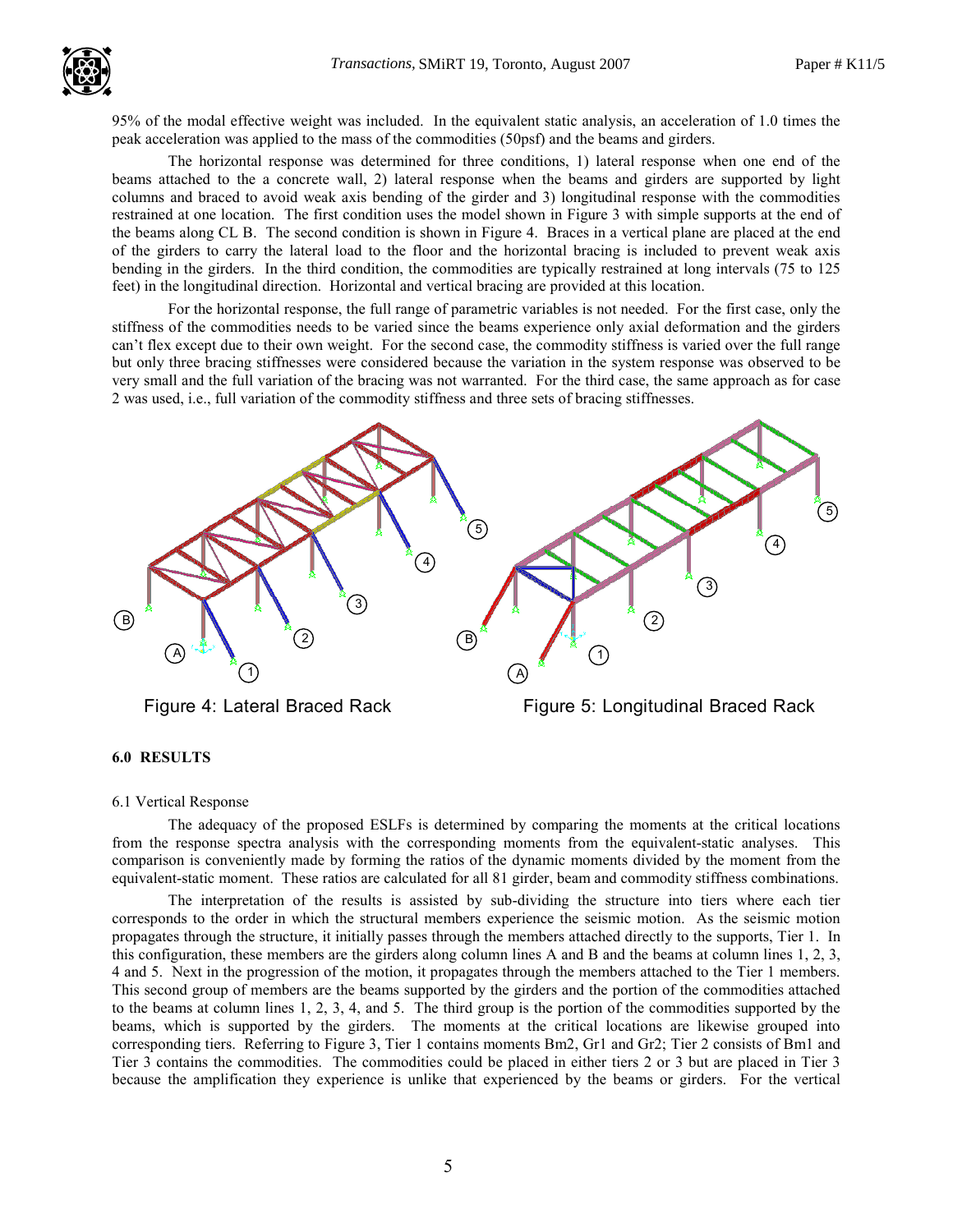

response, the columns could be included in a tier but their axial stiffness is much greater than the flexural stiffness of . the other members so that the columns are neglected.

To determine if the ESLF of 1.0 for the beams and girders and 1.5 for the commodities is adequate, the ratio of the moments from the response spectrum analysis and the equivalent static analysis is determined. The ratio of these moments were determined for each of the 9 girder and beam combinations and for each commodity stiffness. The resulting ratios are plotted as a function of the commodity frequency. For each of the five critical moments, a family of curves were determined showing the variation in the ratio as a function of girder and beam stiffness. The variation in the ratio is shown for Bm1 in Figure 6. The quantities listed on the abscissa are Bm1 followed by an underscore and a number. The number following the underscore indicates the girder and beam combination used to determine that particular curve. For example, the curve shown for Bm1\_7 used girder 3 and beam 1, see Table 2. Notice the ratios are less than 1.0 for all the stiffness combinations which indicates that the ESLF for this critical moment, an ESLF =  $1.0$ , is adequate. Similar curves were developed of the other critical moments. The envelope of the curves for the three tiers is shown in Figure 7. From these curves, ratios for Tiers 1 and 2 (beams and girders) are less 1.0. The ratio for Tier 3 is greater than 1.0 but less than 1.5. Recalling that the ESLF applied to the weight of the structure for the equivalent static analysis was 1.0 times the peak of the response spectrum, these curves provide justification for using an ESLF of 1.0 for the beams and girders and 1.5 for the commodities.

In the design of the various members, use an ESLF of 1.5 applied to the weight of the commodities for their design. Then in a separate analysis, use an ESLF of 1.0 applied to the entire structure to design the beams and girders. It is not necessary to use the same ESLF for the entire structure.



## 6.2 Lateral Response – Wall Supported

The above discussion dealt with the vertical response of CSS but other conditions exist. When the CSS is supported from concrete walls along one side and the seismic motion is horizontal, perpendicular to the commodities, the amplification is due to the commodity flexibility only. The axial stiffness of the beams is very high compared to the flexural stiffness of the commodities. The model used in the analysis of the CSS shown in Figure 3 with all the beams along CL B attached to the concrete and are simply supported. This condition has been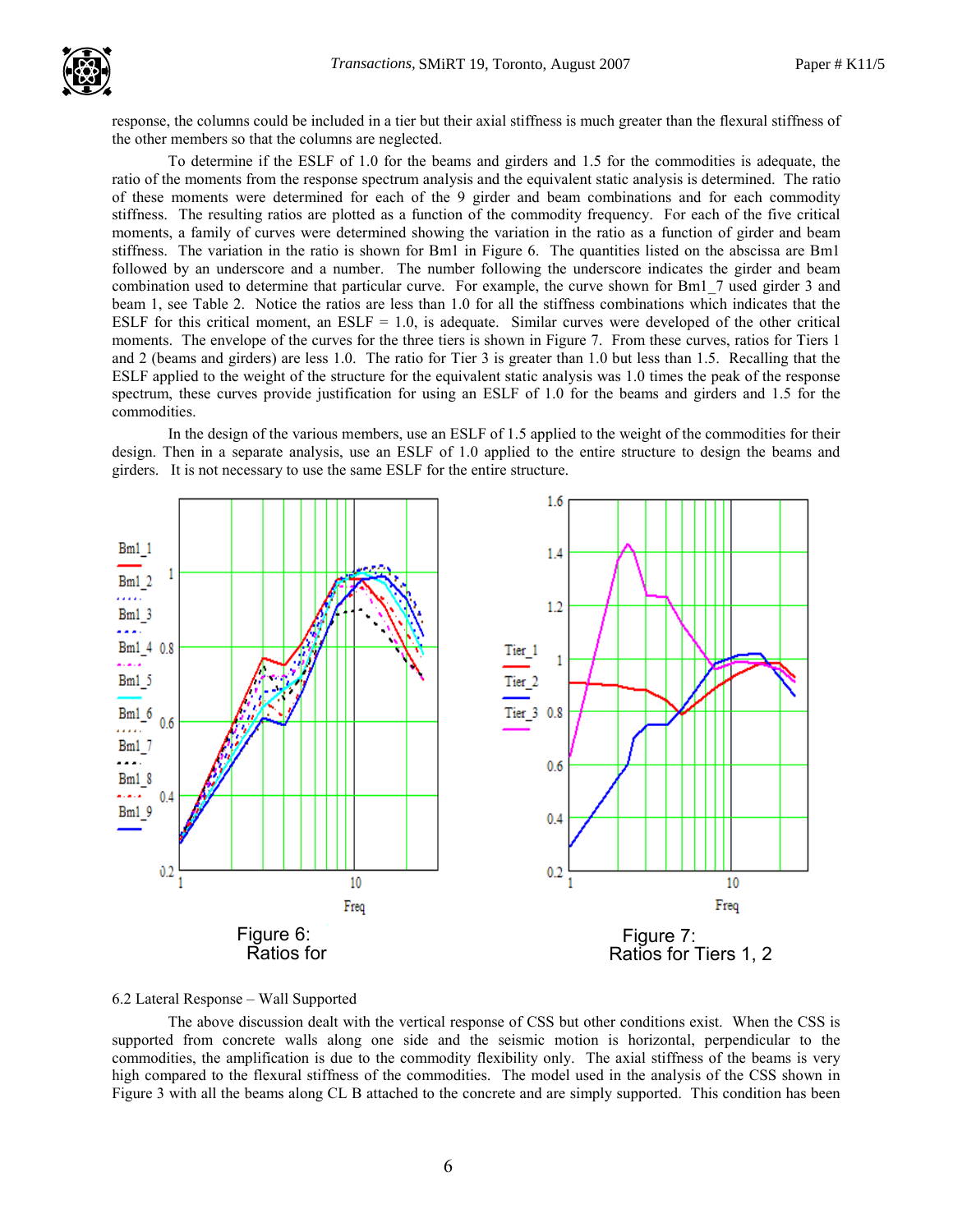analyzed for the full range of commodity stiffnesses but the properties of the beams and girders were not changed . because they have very little influence on the response. The maximum ratio is only 0.89 which is considerably below the suggested ESLF of 1.5. Two factors contribute to the difference. First, the factor of 1.5 was developed from an analysis that used a uniform response spectrum [4] and this analysis uses a typical response spectrum with a primary peak. Second, the factor of 1.5 resulted from the combination of two unique mode shapes from a four span beam model that are not reproduced in common CCS. In a common CCS supported from a concrete wall, the response is made of many modes; none have a modal effective weight greater than 15% of the total mass.



## 6.3 Lateral Response – Braced

As noted in Section 5.0, a horizontal and vertical bracing system is provided when weak axis bending of the girders can take place. When very stiff columns and girders are provided, the lateral bracing may be eliminated. If a bracing system is not provided, the response of the girders  $(2<sup>nd</sup>$  tier member) can result in ESLFs that approach 1.5 and the response of the commodities could be higher.

The amplification of the braced system was determined by a response spectrum analysis. The largest amplification occurred in the diagonal from 4A to 3.7B and is shown below in Figure 8. Since the variation of the amplification is relatively insensitive to the size of the bracing members, only three sets of members were used. Each set was sized by limiting the actual stress to 0.75, 0.5 and 0.33 of the allowable stress. The integer associated with each label indicates the sizes of the members used in the analysis with the smallest number corresponding to the smallest members. The amplification in the horizontal bracing was expected to be greater than the bracing in the vertical plane since the horizontal bracing is a  $2^{nd}$  tier member and the  $2^{nd}$  tier members usually experience greater amplification. The response of the commodities was also determined and had a maximum ESLF of 0.94. As expected, the ESLF is less than 1.0 in the lateral direction; the commodity support is rigid (i.e., the axial stiffness of beams) and does not cause any amplification.

# 6.4 Longitudinal Response - Braced

For purposes of this analysis, the longitudinal restraint of all the commodities is assumed to be on the same beam, CL 1 in Figure 5. To resist these longitudinal inertia loads, bracing in the vertical plane is provided as well as the horizontal bracing in the plane of the commodities. In the previous plots of the ratios, flexure deformation was the dominant behaviour of the commodities and the ratios were plotted verses the frequency of a 9-foot simply supported commodity. For the longitudinal response of the CSS, axial deformation is the dominant behaviour of the commodities. The frequency used in Figure 9 is the frequency of a commodity in axial extension, the full length of the rack model, 76 feet, and restrained at one end.